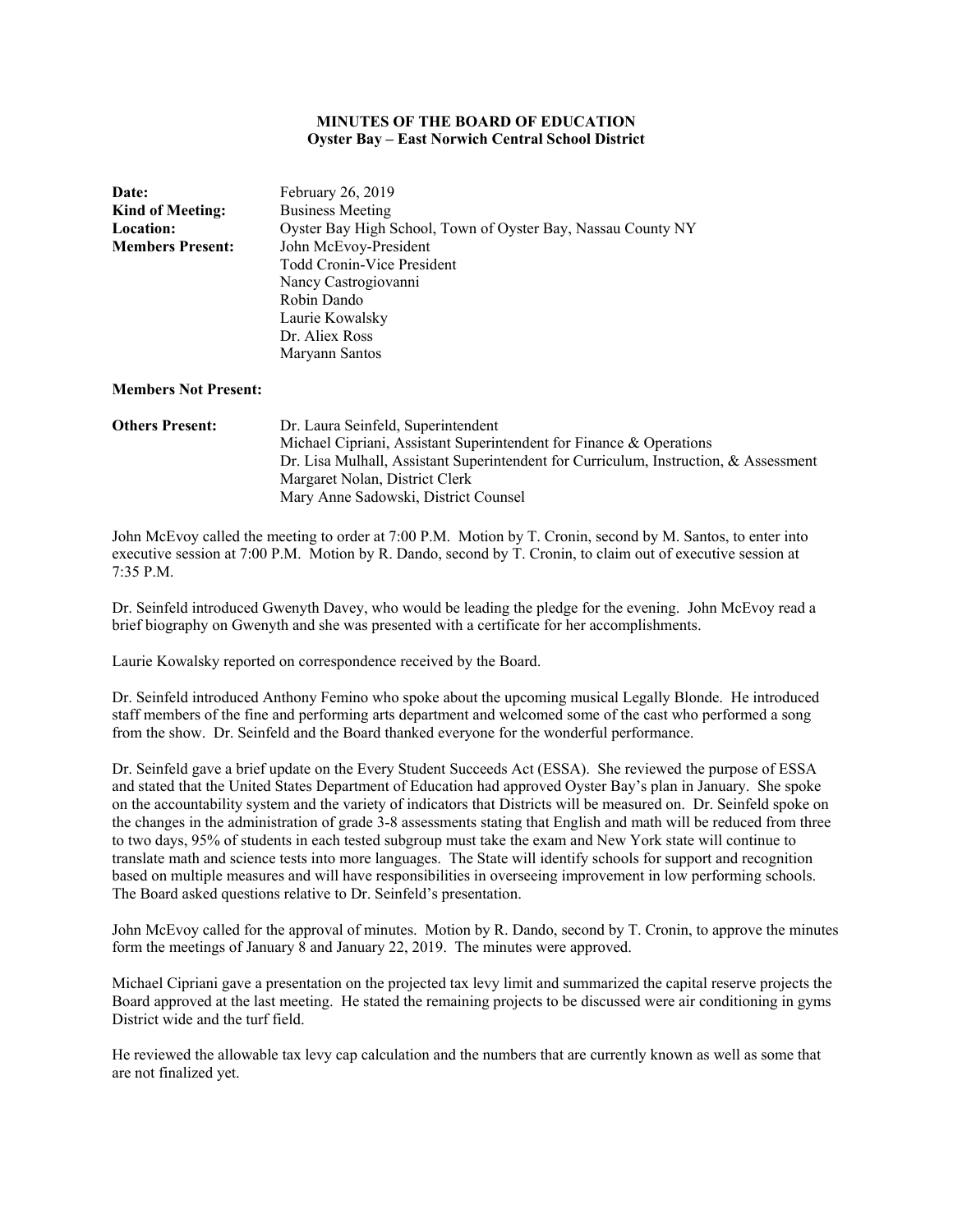Mr. Cipriani reviewed the capital reserve projects the Board had previously approved and asked for the Board's input and concerns regarding the air conditioning and turf field projects. He stated that Mr. Trentowski was present to give additional information on the turf field. Mr. Trentowski showed a rendition of what the field would look like and stated that this field would be used throughout each season. He reviewed how the fields are currently used, issues with some of the fields and spoke on reasons the current fields cannot be used for certain events. Mr. Trentowski indicated how the turf field at Roosevelt Park is utilized by the District and some of the issues with using that field that would be alleviated if the District had their own turf field. He gave some examples of what scheduling might be with a turf field and how more events could be held at one time. The Board asked Mr. Trentowski questions relative to this project. After discussion the Board asked if the turf field could be put up as a separate proposition.

The Board discussed the consideration of air conditionings in gymnasiums District-wide. Mr. Seeba from BBS Architects was present to answer any questions relative to this project. After discussion, the Board agreed to put the turf field project as a separate proposition and leave in the gym air conditioning.

There was no one signed in to speak on non-agenda items.

Motion by R. Dando, second by T. Cronin, to approve the following:

# **VIII PERSONNEL ACTIONS**

1. *APPOINTMENTS* 

**A)** Professional Personnel RESOLVED, upon the recommendation of the Superintendent of Schools, the Board of Education of the Oyster Bay-East Norwich Central School District hereby approves the following *Professional Personnel and Civil Service Personnel* Resolutions as listed:

| 1.<br>1.1 | AI I UIN IMEN I J<br><b>SANDRA PENSAK</b> | Position:      | <b>Elementary Principal</b>       |
|-----------|-------------------------------------------|----------------|-----------------------------------|
|           |                                           | <b>Status</b>  | Interim                           |
|           |                                           | Effective:     | 2/25/19                           |
|           |                                           | Period Date:   | $2/25/19$ -TBD (max 15 days)      |
|           |                                           | Certification: | School Administrator/Supervisor & |
|           |                                           |                | School District Administrator     |
|           |                                           |                | Permanent Certificate             |
|           |                                           | Salary:        | \$700 per day                     |
|           |                                           | Assigned to:   | Roosevelt School                  |
|           |                                           |                |                                   |
| 1.2       | <b>JANINE GATTI</b>                       | Position:      | <b>Resident Substitute</b>        |
|           |                                           | Status:        | 5 days per week                   |
|           |                                           | Effective:     | 02/27/19                          |
|           |                                           | Period Date:   | 2018-2019 School Year             |
|           |                                           | Certification: | Childhood Education (Grades 1-6)  |
|           |                                           |                | Initial Certificate               |
|           |                                           | Salary:        | \$125.00/per day                  |
|           |                                           | Assigned to:   | Vernon School                     |
|           |                                           | Replacing:     | Anna Sakellaridis (resigned)      |
| 1.3       | <b>ERIN STERBENS</b>                      | Position:      | Home Instructor                   |
|           |                                           | Status:        | Suspension (#082880003)           |
|           |                                           | Period Date:   | 2/8/19-2/15/19                    |
|           |                                           | Salary:        | \$78.56 per hr 6 hrs max          |
|           |                                           | Position:      | Home Instructor                   |
|           |                                           | Status:        | Suspension (#073440001)           |
|           |                                           | Period Date:   | 2/8/19-2/15/19                    |
|           |                                           | Salary:        | \$78.56 per hr 4 hrs max          |
|           |                                           |                |                                   |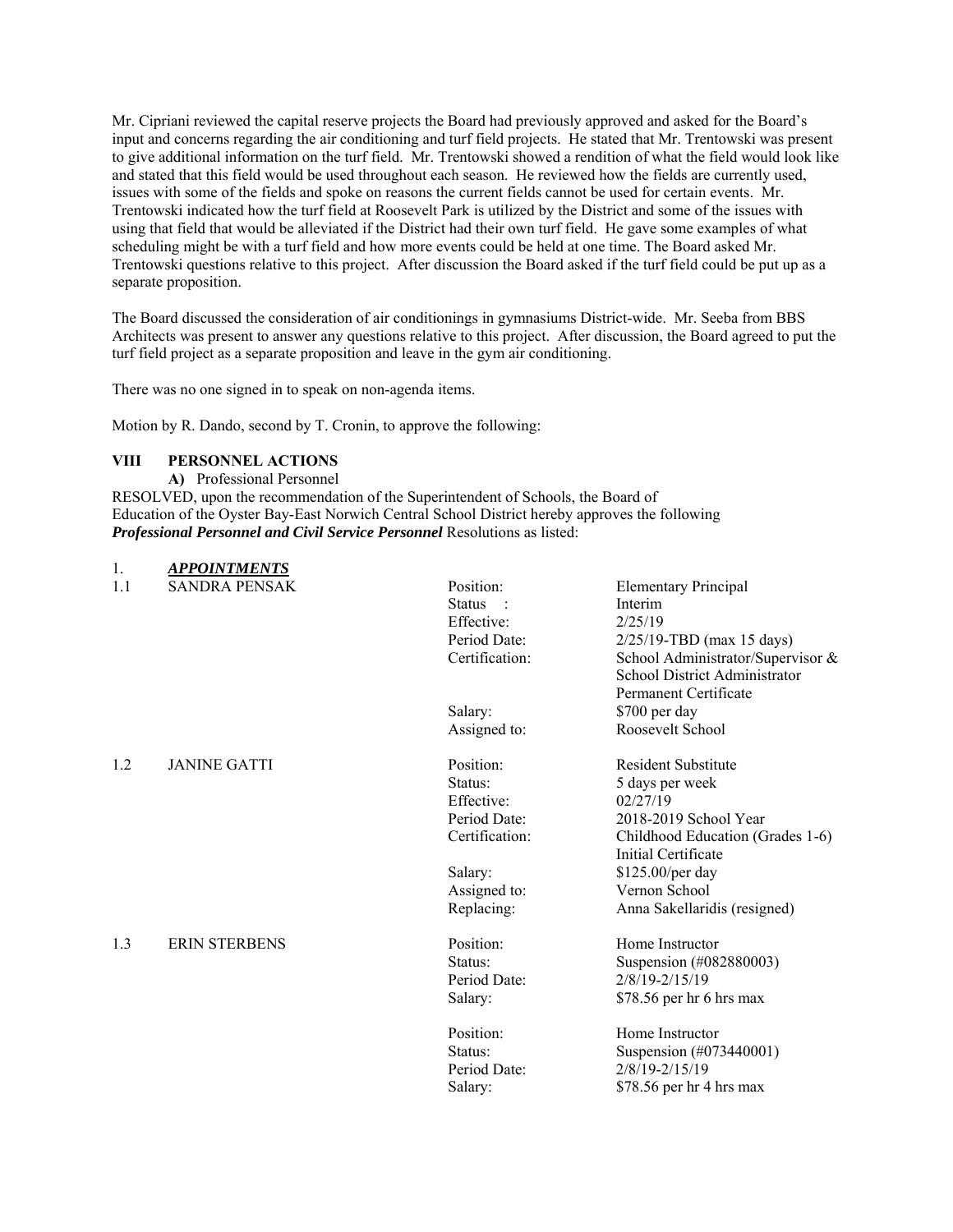|     |                           | Position:    | Home Instructor                                                                             |
|-----|---------------------------|--------------|---------------------------------------------------------------------------------------------|
|     |                           | Status:      | Waiting for placement $(\#363623776)$                                                       |
|     |                           | Period Date: | $2/14/19$ -TBD                                                                              |
|     |                           | Salary:      | \$78.56 per hr 5 hrs per week max                                                           |
| 1.4 | <b>DIANA HAUSER</b>       | Position:    | Home Instructor                                                                             |
|     |                           | Status:      | Suspension (#363622846)                                                                     |
|     |                           | Period Date: | 2/11/19-2/15/19 & 2/25/19-2/26/19                                                           |
|     |                           | Salary:      | \$78.56 per $hr$ 7 hrs max                                                                  |
| 1.5 | <b>COACHES</b>            | Effective:   | 2018-2019 School Year                                                                       |
|     |                           | Period Date: | Spring                                                                                      |
|     |                           | Salary:      | According to the Agreement                                                                  |
|     |                           |              | between the OBENCSD and the OBENTA. A list will be appended to the minutes of this meeting. |
| 1.6 | <b>SUBSTITUTE TEACHER</b> | Effective:   | 2018-2019 School Year                                                                       |

| 1.6 | SUBSTITUTE TEACHER | Effective:   | $2018 - 2019$ School Year      |
|-----|--------------------|--------------|--------------------------------|
|     |                    | Assigned to: | $On-call - as needed$          |
|     |                    | Salary:      | $$125.00$ per day              |
|     |                    |              | A list will be appended to the |
|     |                    |              | minutes of this meeting.       |

Motion unanimously carried.

Motion by N. Castrogiovanni, second by T. Cronin, to approve the following:

### **IX BUSINESS ACTIONS**

RESOLVED, upon the recommendation of the Superintendent of Schools, the Board of Education of the Oyster Bay-East Norwich Central School District hereby approves the following *Business* Resolutions as listed:

### **A) TREASURER'S REPORT**

RESOLVED, upon the recommendation of the Superintendent of Schools, the Board of Education accepts the Treasurer's Report as submitted January, 2019.

### **B) ACCEPTANCE OF WARRANT**

The Board of Education hereby accepts the Warrant of Schedules and Claims as presented by the Internal Claims Auditor to the Treasurer for the month of January, 2019.

#### **C) TRANSFER OF FUNDS**

RESOLVED, upon the recommendation of the Superintendent of Schools, the Board of Education approves the following budget transfers: Transaction #3372, 3373, 3375-3378.

### **D) EXTRA CLASSROOM ACTIVITY FUNDS**

RESOLVED, upon the recommendation of the Superintendent of Schools, the Board of Education accepts the report of the Extra Classroom Activity Funds as submitted for January, 2019.

# **E) AUTHORIZATION OF CHANGE ORDER FOR CAPITAL WORK AT OYSTER BAY HIGH SCHOOL**

WHEREAS, the Oyster Bay - East Norwich Central School District approves and awards Change Order No. 1 to Total Construction Corp. for credit of unused contract allowance for the OBHS auditorium AC project.

| Current Contract:   | \$298,000         |
|---------------------|-------------------|
| Change Order No. 1: | $\frac{\$}{2000}$ |
| New Contract Total: | \$296,000         |

Motion unanimously carried.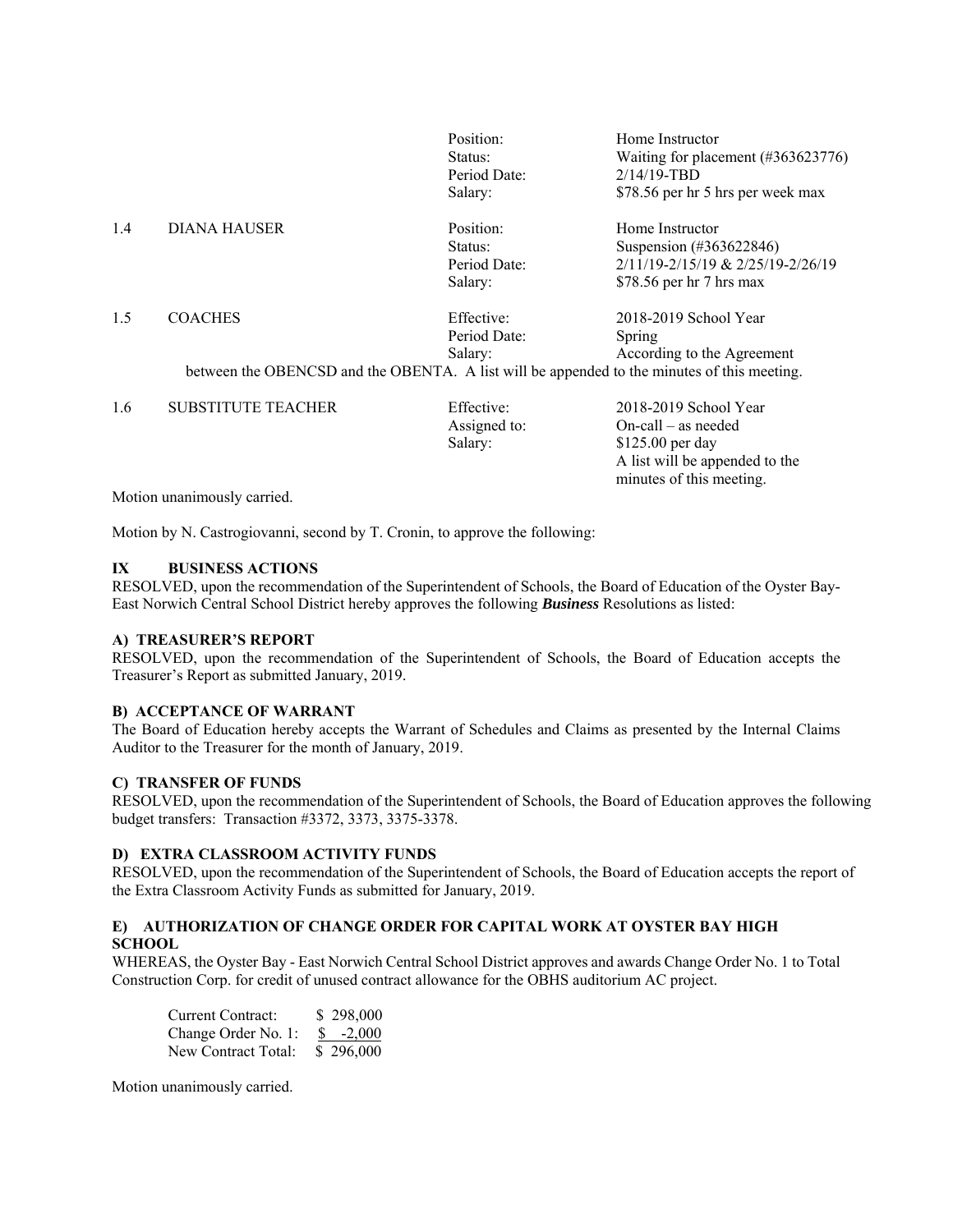Motion by L. Kowalsky, second by A. Ross, to approve the following:

# **X SPECIAL SERVICES**

 $CCD$ 

RESOLVED, upon the recommendation of the Superintendent of Schools, the Board of Education of the Oyster Bay-East Norwich Central School District hereby approves the following *Special Services* Resolution as listed:

# **A) CPSE/CSE MINUTES**

RESOLVED, the Board of Education of the Oyster Bay-East Norwich Central School District has arranged that the following appropriate special education programs and/or services be provided as recommended by the Committee on Special Education:

| CSE:        |   |                                    |
|-------------|---|------------------------------------|
| 02/01/2019  |   | Requested Review                   |
| 02/04/2019  |   | Requested Review                   |
| 02/06/2019  |   | Requested Review                   |
| 02/07/2019  |   | Requested Review                   |
| 02/08/2019  |   | Requested Review                   |
| 02/11/2019  |   | Requested Review                   |
| 02/15/2019  |   | <b>Manifestation Determination</b> |
| <u>504:</u> |   |                                    |
| 02/08/2019  |   | Amendment                          |
| 02/13/2019  |   | Initial Eligibility Determination  |
| 02/14/2019  | 2 | Initial Eligibility Determination  |
|             |   |                                    |

Motion unanimously carried.

Motion by R. Dando, second by L. Kowalsky, to approve the following:

# **XI NEW BUSINESS**

RESOLVED, upon the recommendation of the Superintendent of Schools, the Board of Education of the Oyster Bay-East Norwich Central School District hereby approves the following *New Business* Resolutions as listed:

# **A) ACCEPTANCE OF DONATION / 2018-19 BUDGET ADJUSTMENT**

RESOLVED, upon the recommendation of the Superintendent of Schools, the Board of Education accepts the donation in the amount of \$820 donated by the OBEN Elementary PTA for the purpose of the Giant Maps program and,

BE IT FURTHER RESOLVED, that the 2018-19 annual budget be increased by the same amount.

# **B) MUSICIANS FOR OYSTER BAY HIGH SCHOOL MUSICAL**

RESOLVED, upon the recommendation of the Superintendent of Schools, the Board of Education approves the following pit musicians for the 2019 Oyster Bay High School Spring Musical; their services will be needed for approximately 8 days, for both rehearsals and performances:

Vincent Muscarella - \$100/day Alex Gallina - \$100/day

# **C) SCHOLARSHIP APPROVAL**

RESOLVED, upon the recommendation of the Superintendent of Schools, the Board of Education accepts the establishment of the following Oyster Bay High School student scholarship:

Principal's Award for Service